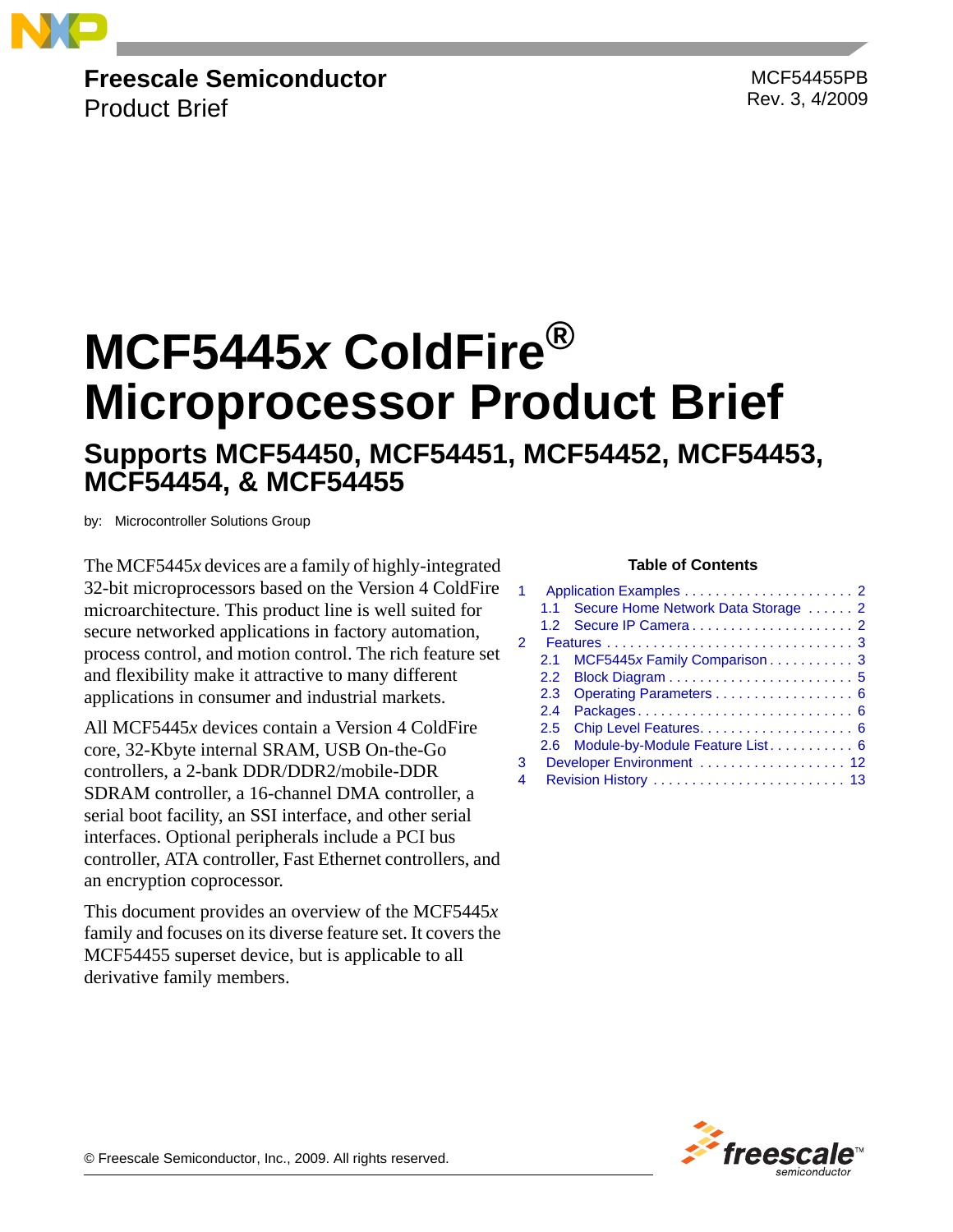

**Application Examples**

# <span id="page-1-0"></span>**1 Application Examples**

The MCF5445*x* family is well suited for network-connected control applications that require a broad range of communication peripherals and high performance to enable competitive and cost-effective system solutions. As shown in the following examples, this microprocessor is central to the application and provides the flexibility to add or remove peripheral components in a modular design.

# <span id="page-1-1"></span>**1.1 Secure Home Network Data Storage**

[Figure 1](#page-1-3) shows the MCF54455 used in a typical network storage application.



**Figure 1. Secure Home Network Data Storage Example**

### <span id="page-1-3"></span><span id="page-1-2"></span>**1.2 Secure IP Camera**

[Figure 2](#page-1-4) shows the MCF54455 used in a typical secure IP camera application.



<span id="page-1-4"></span>**Figure 2. Wireless VoIP Telephone Example**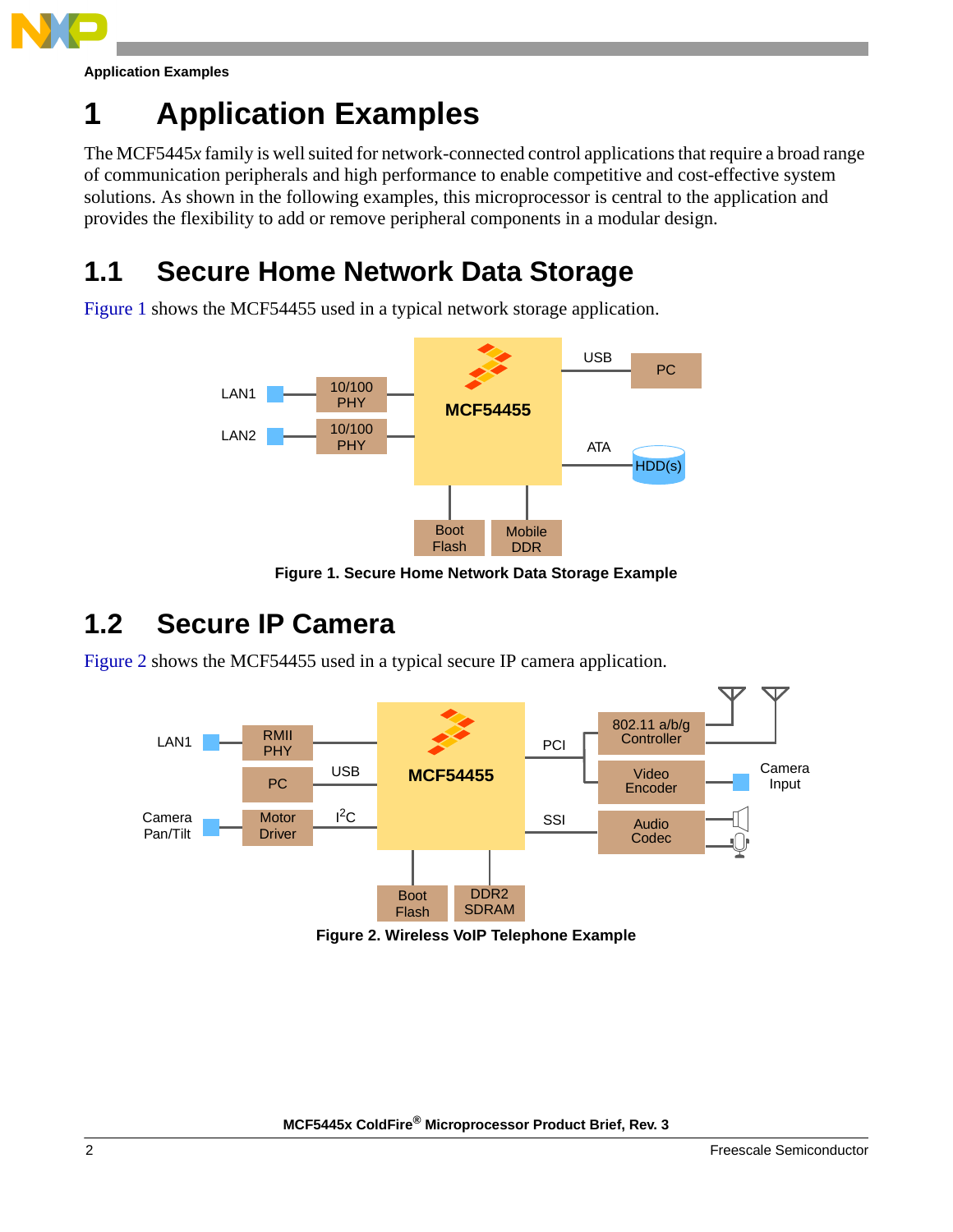

# <span id="page-2-1"></span><span id="page-2-0"></span>**2.1 MCF5445***x* **Family Comparison**

The following table compares the various device derivatives available within the MCF5445*x* family.

|  | Table 1. MCF5445x Family Configurations |  |
|--|-----------------------------------------|--|
|--|-----------------------------------------|--|

| <b>Module</b>                                                            | <b>MCF54450</b> | <b>MCF54451</b> | <b>MCF54452</b> | <b>MCF54453</b> | <b>MCF54454</b> | <b>MCF54455</b> |
|--------------------------------------------------------------------------|-----------------|-----------------|-----------------|-----------------|-----------------|-----------------|
| ColdFire Version 4 Core with EMAC<br>(Enhanced Multiply-Accumulate Unit) | $\bullet$       |                 |                 | $\bullet$       |                 |                 |
| Core (System) Clock                                                      | up to 240 MHz   |                 | up to 266 MHz   |                 |                 |                 |
| Peripheral Bus Clock<br>(Core clock $\div$ 2)                            | up to 120 MHz   |                 | up to 133 MHz   |                 |                 |                 |
| <b>External Bus Clock</b><br>(Core clock $\div$ 4)                       | up to 60 MHz    |                 | up to 66 MHz    |                 |                 |                 |
| Performance (Dhrystone/2.1 MIPS)                                         | up to 370       |                 | up to 410       |                 |                 |                 |
| Independent Data/Instruction Cache                                       |                 |                 |                 | 16 Kbytes each  |                 |                 |
| Static RAM (SRAM)                                                        | 32 Kbytes       |                 |                 |                 |                 |                 |
| <b>PCI Controller</b>                                                    |                 |                 | $\bullet$       | $\bullet$       | $\bullet$       | $\bullet$       |
| Cryptography Acceleration Unit (CAU)                                     |                 | $\bullet$       |                 | $\bullet$       |                 | $\bullet$       |
| <b>ATA Controller</b>                                                    |                 |                 |                 |                 | $\bullet$       | $\bullet$       |
| <b>DDR SDRAM Controller</b>                                              | $\bullet$       | $\bullet$       | $\bullet$       | $\bullet$       | $\bullet$       | $\bullet$       |
| <b>FlexBus External Interface</b>                                        | $\bullet$       | $\bullet$       | $\bullet$       | $\bullet$       | $\bullet$       | $\bullet$       |
| USB 2.0 On-the-Go                                                        | $\bullet$       | $\bullet$       | $\bullet$       | $\bullet$       | $\bullet$       | $\bullet$       |
| UTMI+ Low Pin Interface (ULPI)                                           | $\bullet$       | $\bullet$       | $\bullet$       | $\bullet$       | $\bullet$       | $\bullet$       |
| Synchronous Serial Interface (SSI)                                       | $\bullet$       | $\bullet$       | $\bullet$       | $\bullet$       | $\bullet$       | $\bullet$       |
| Fast Ethernet Controller (FEC)                                           | 1               | 1               | $\overline{2}$  | $\overline{2}$  | $\overline{2}$  | $\overline{2}$  |
| <b>UARTs</b>                                                             | 3               | 3               | 3               | 3               | $\mathbf{3}$    | 3               |
| $I^2C$                                                                   | $\bullet$       | $\bullet$       | $\bullet$       | $\bullet$       | $\bullet$       | $\bullet$       |
| <b>DSPI</b>                                                              |                 | $\bullet$       | $\bullet$       | $\bullet$       | $\bullet$       | $\bullet$       |
| <b>Real Time Clock</b>                                                   | $\bullet$       | $\bullet$       | $\bullet$       | $\bullet$       | $\bullet$       | $\bullet$       |
| 32-bit DMA Timers                                                        | 4               | 4               | 4               | 4               | $\overline{4}$  | 4               |
| Watchdog Timer (WDT)                                                     |                 | $\bullet$       | $\bullet$       | $\bullet$       | $\bullet$       | $\bullet$       |
| Periodic Interrupt Timers (PIT)                                          | 4               | 4               | 4               | 4               | 4               | 4               |
| Edge Port Module (EPORT)                                                 | $\bullet$       | $\bullet$       | $\bullet$       | $\bullet$       | $\bullet$       | $\bullet$       |
| Interrupt Controllers (INTC)                                             | $\overline{2}$  | $\overline{2}$  | $\overline{2}$  | $\overline{2}$  | $\overline{2}$  | $\overline{2}$  |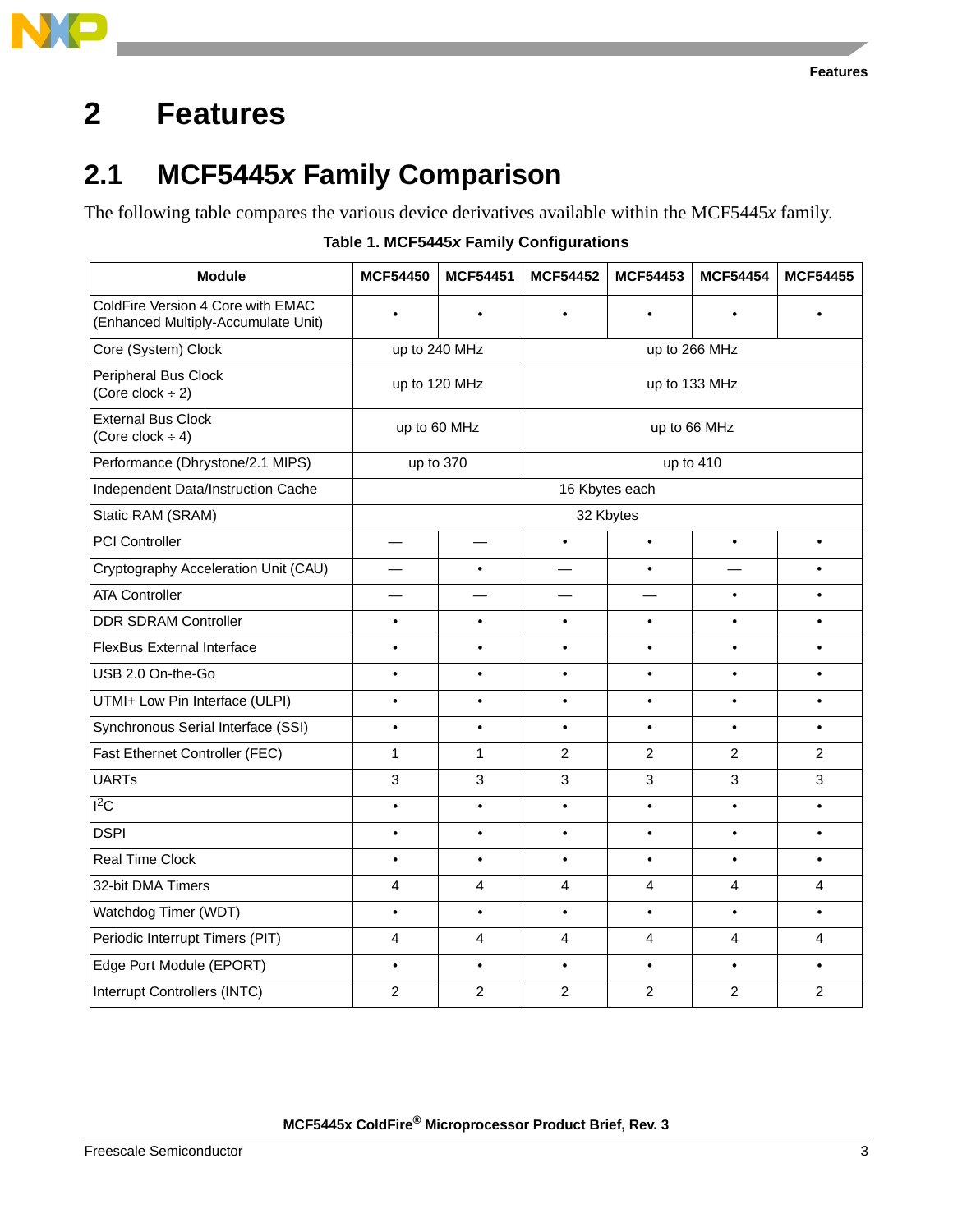

| <b>Module</b>                           | <b>MCF54450</b> | <b>MCF54451</b> | <b>MCF54452</b> | <b>MCF54453</b> | <b>MCF54454</b> | <b>MCF54455</b> |
|-----------------------------------------|-----------------|-----------------|-----------------|-----------------|-----------------|-----------------|
| [16-channel Direct Memory Access (DMA)] |                 |                 |                 |                 |                 |                 |
| General Purpose I/O (GPIO)              |                 |                 |                 |                 |                 |                 |
| JJTAG - IEEE® 1149.1 Test Access Port   |                 |                 |                 |                 |                 |                 |
| Package                                 | 256 MAPBGA      |                 | 360 TEPBGA      |                 |                 |                 |

**Table 1. MCF5445***x* **Family Configurations (continued)**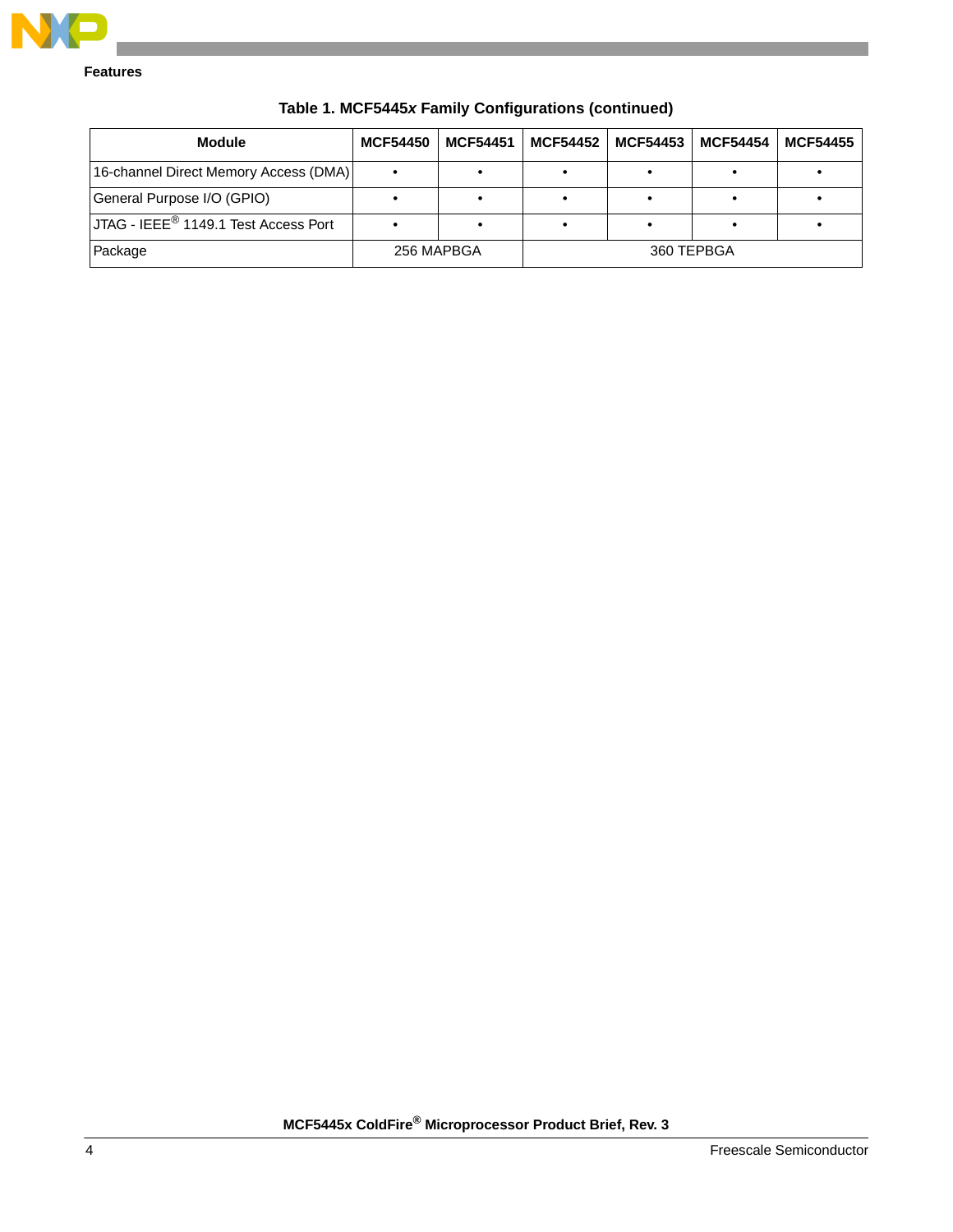### <span id="page-4-0"></span>**2.2 Block Diagram**

[Figure 3](#page-4-1) shows a top-level block diagram of the MCF54455 superset device.



<span id="page-4-1"></span>

| <b>ATA</b>   | - Advanced Technology Attachment Controller | <b>INTC</b> | - Interrupt controller                                     |
|--------------|---------------------------------------------|-------------|------------------------------------------------------------|
| <b>BDM</b>   | - Background debug module                   | <b>JTAG</b> | - Joint Test Action Group interface                        |
| <b>CAU</b>   | - Cryptography acceleration unit            | MMU         | - Memory management unit                                   |
| <b>DSPI</b>  | - DMA serial peripheral interface           | <b>PCI</b>  | - Peripheral Component Interconnect                        |
| eDMA         | - Enhanced direct memory access             | <b>PIT</b>  | - Programmable interrupt timers                            |
| <b>EMAC</b>  | - Enchance multiply-accumulate unit         | <b>PLL</b>  | - Phase locked loop module                                 |
| <b>EPORT</b> | - Edge port module                          | <b>RNG</b>  | - Random Number Generator                                  |
| <b>FEC</b>   | - Fast Ethernet controller                  | <b>RTC</b>  | - Real time clock                                          |
| <b>GPIO</b>  | - General Purpose Input/Output              | <b>SSI</b>  | - Synchronous Serial Interface                             |
| $^{12}$ C    | - Inter-Intergrated Circuit                 |             | <b>USB OTG</b> - Universal Serial Bus On-the-Go controller |

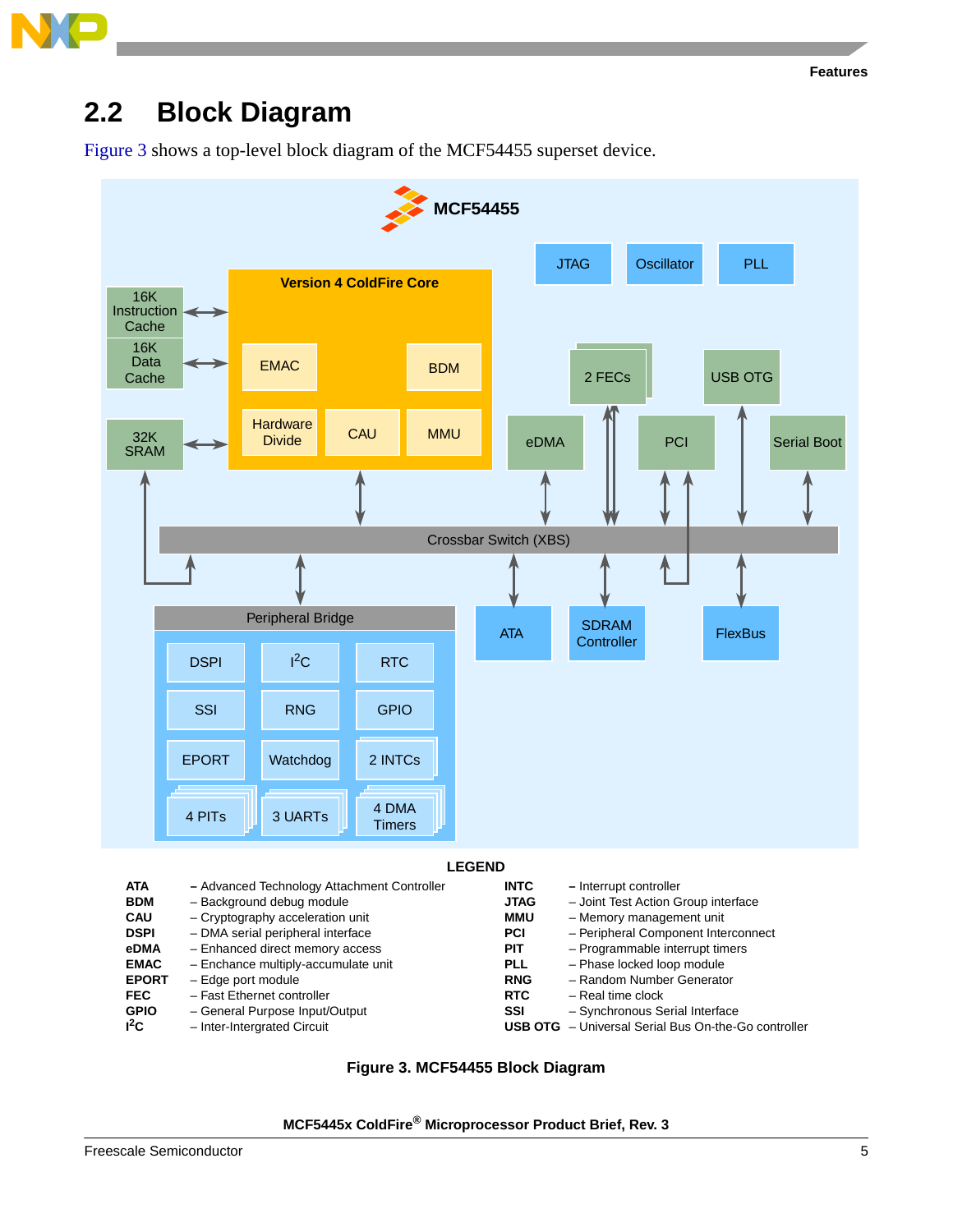

### <span id="page-5-0"></span>**2.3 Operating Parameters**

- 0°C to 70°C and –40°C to 85°C junction temperature devices are available
- 1.5V Core, 3.3V I/O, 1.8V/2.5V/3.3V external memory bus

# <span id="page-5-1"></span>**2.4 Packages**

Depending on device, the MCF5445*x* family is available in the following packages:

- 256-pin molded array process ball grid array (MAPBGA)
- 360-pin plastic ball grid array (TEPBGA)

# <span id="page-5-2"></span>**2.5 Chip Level Features**

- Version 4 ColdFire core with MMU and EMAC
- Up to 410 Dhrystone 2.1 MIPS @ 266 MHz
- 16 Kbytes instruction cache and 16 Kbytes data cache
- 32 Kbytes internal SRAM
- Support for booting from SPI-compatible flash, EEPROM, and FRAM devices
- Crossbar switch technology (XBS) for concurrent access to peripherals or RAM from multiple bus masters
- 16 channel DMA controller
- 16-bit 133MHz DDR/mobile-DDR/DDR2 Controller
- USB 2.0 On-the-Go controller with ULPI support
- 32-bit PCI controller at 66 MHz
- ATA/ATAPI controller
- 2 10/100 Ethernet MACs
- Coprocessor for acceleration of the DES, 3DES, AES, MD5, and SHA-1 algorithms
- Random number generator
- Synchronous serial interface (SSI)
- 4 periodic interrupt timers (PIT)
- 4 32-bit timers with DMA support
- DMA supported serial peripheral interface (DSPI)
- 3 UARTs
- $I^2C$  bus interface

# <span id="page-5-3"></span>**2.6 Module-by-Module Feature List**

The following is a brief summary of the functional blocks in the MCF54455 superset device. For more details refer to the *MCF54455 ColdFire Microprocessor Reference Manual* (MCF54455RM).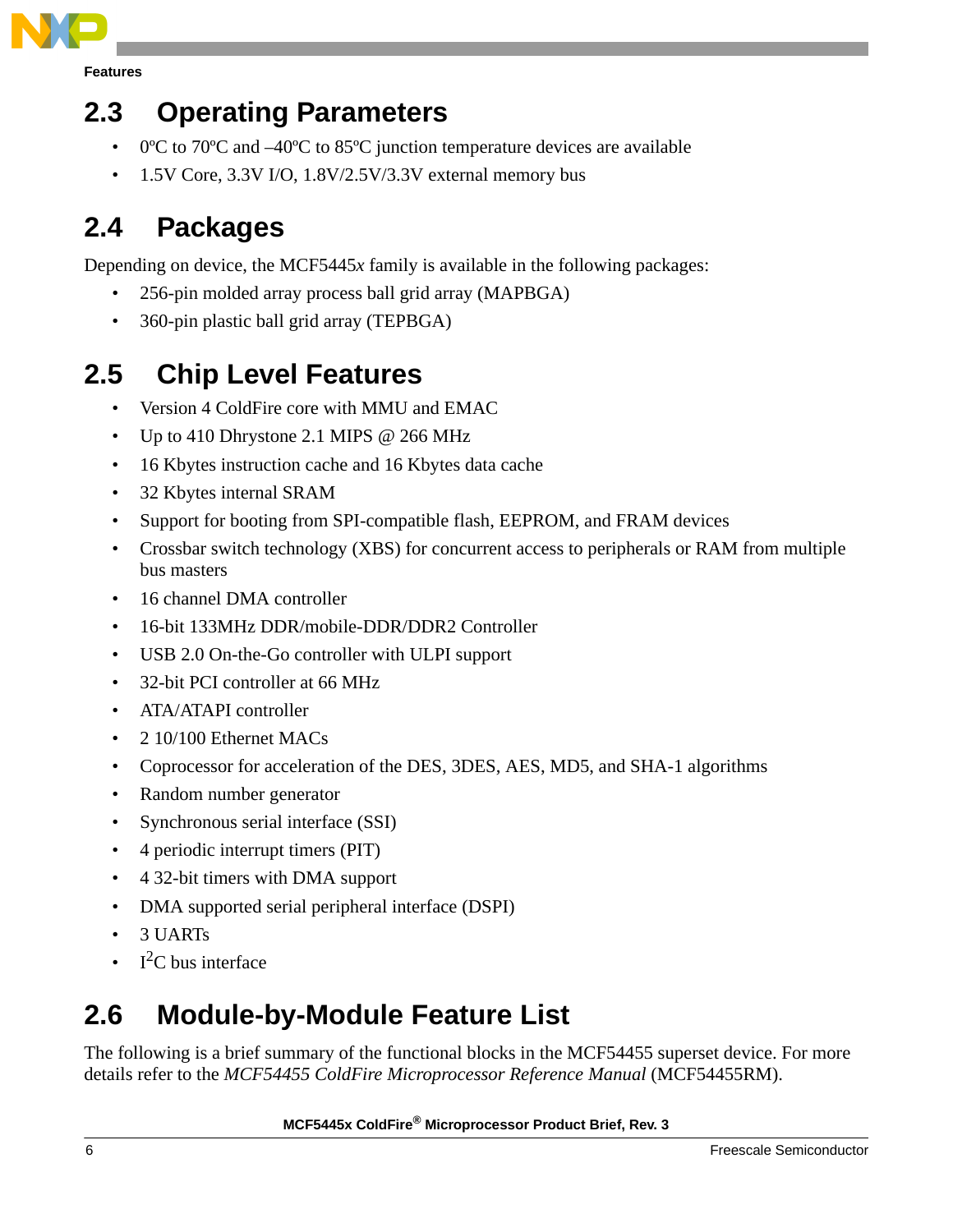

### **2.6.1 Version 4 ColdFire variable-length RISC processor**

- Static operation
- 32-bit address and data path on-chip
- Maximum 266 MHz processor core, 133 MHz internal peripheral, and 66 MHz external FlexBus frequency
- Sixteen total general-purpose 32-bit registers data and address
- Enhanced multiply-accumulate unit (EMAC) for DSP and fast multiply operations
- Hardware divide execution unit supporting various 32-bit operations
- Implements the ColdFire Instruction Set Architecture, ISA\_C
- Cryptography acceleration unit (CAU)
	- DES and AES block cipher engines
	- MD5, SHA-1, and HMAC hash accelerator

#### **2.6.2 On-chip Memories**

- 32 Kbyte dual-ported SRAM on CPU internal bus
	- Accessible to non-core bus masters (e.g. FEC, DMA, USB OTG, and PCI controllers) via the crossbar switch
- Non-blocking, independent 16 Kbyte data and instruction caches organized as 4-way set associative with 16 bytes per cache line and 1024 cache lines, supporting copy-back and write-through modes of operation

### **2.6.3 Phase Locked Loop (PLL)**

- 16–40 MHz reference crystal
- Loss-of-lock detection

#### **2.6.4 Power Management**

- Fully static operation with processor sleep and whole chip stop modes
- Very rapid response to interrupts from the low-power sleep mode (wake-up feature)
- Peripheral power management register to enable/disable clocks to most modules
- Software controlled disable of external clock input for low power consumption

### **2.6.5 Chip Configuration Module (CCM)**

- System configuration during reset
- Bus monitor, abort monitor
- Configurable output pad drive strength control
- Unique part identification and part revision numbers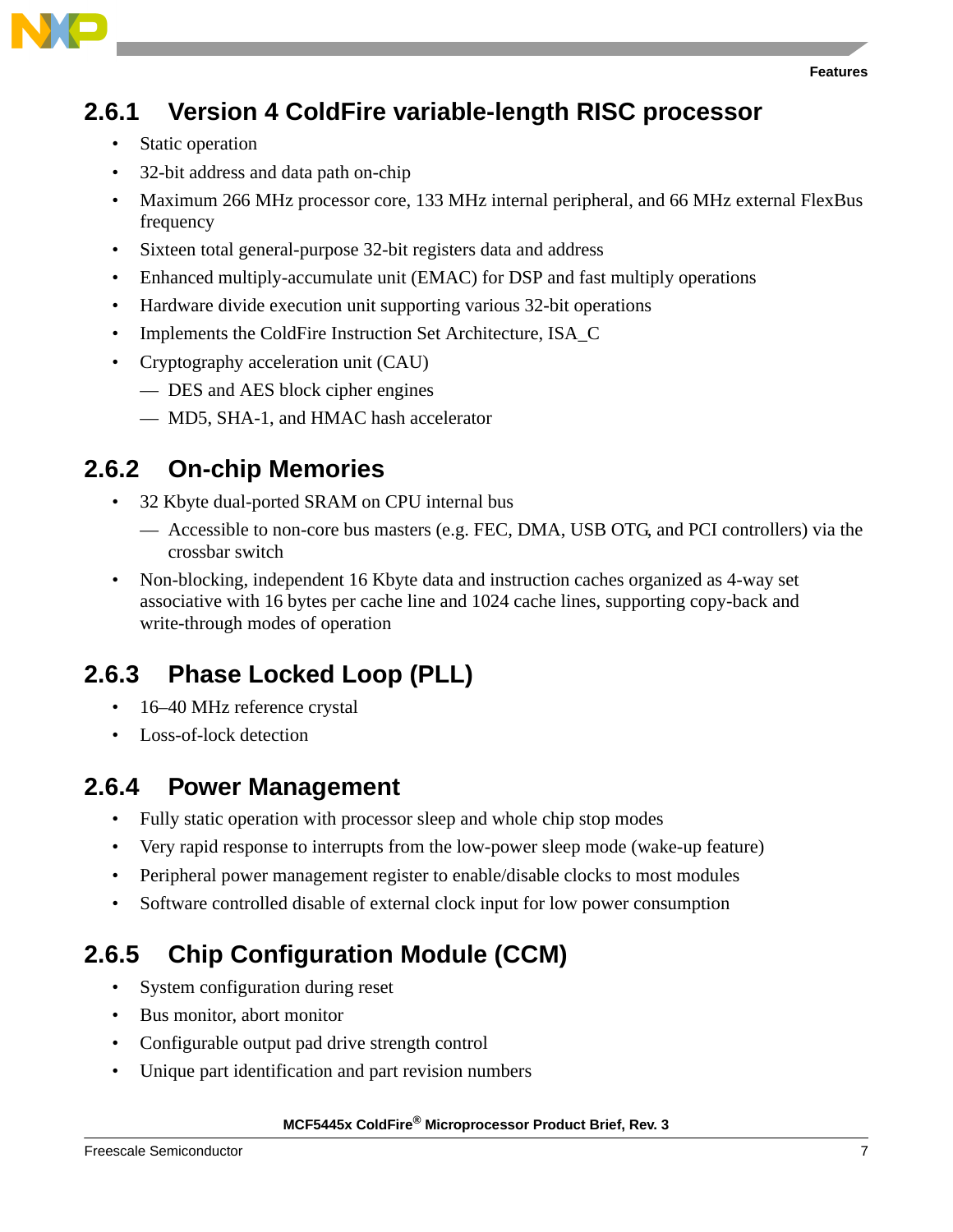

- Serial boot capability
	- Supports SPI-compatible EEPROM, flash, and FRAM
	- Configurable boot clock frequency

#### **2.6.6 Reset Controller**

- Separate reset in and reset out signals
- Six sources of reset: power-on reset (POR), external, software, watchdog timer, loss of lock, JTAG instruction
- Status flag indication of source of last reset

### **2.6.7 System Control Module**

- Access control registers
- Core watchdog timer with a  $2^n$  (where  $n = 8-31$ ) clock cycle selectable timeout period
- Core fault reporting

### **2.6.8 Crossbar Switch**

- Concurrent access from different masters to different slaves
- Slave arbitration attributes configured on a slave by slave basis
- Fixed or round-robin arbitration

### **2.6.9 Peripheral Component Interconnect (PCI) Bus**

- Compatible with PCI 2.2 specification
- Supports up to 4 external PCI masters
- 32-bit target and intiator operation
- 33–66 MHz operation with PCI bus to internal bus divider ratios of 1:1, 1:2, 1:3, 2:3, and 1:4

### **2.6.10 Universal Serial Bus (USB) 2.0 On-The-Go (OTG) Controller**

- Support for full speed (FS) and low speed (LS) via a serial interface or on-chip FS/LS transceiver
- Optional UTMI+ Low Pin Count Interface (ULPI) on some packages to support high speed (HS) transfers
- Uses 60 MHz reference clock based off of the system clock or from an external pin

### **2.6.11 DDR SDRAM Controller**

- Supports a glueless interface to DDR, DDR2, and mobile/low-power DDR SDRAM devices
- Support for 16-bit fixed memory port width
- 16-byte critical word first burst transfer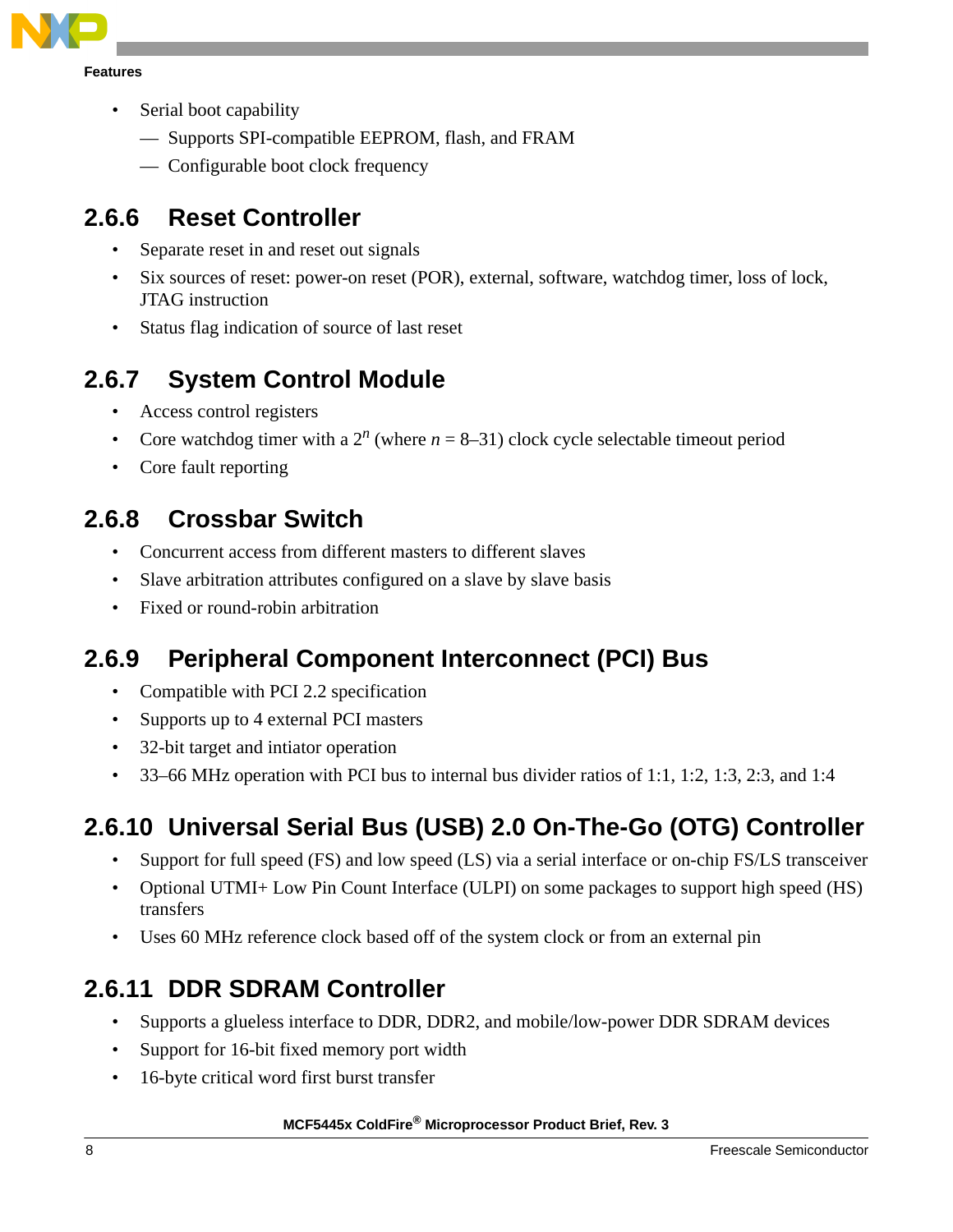

- Up to 14 lines of row address, up to 11 column address lines (16-bit bus), 2 bits of bank address, and two pinned-out chip selects. The maximum row bits plus column bits equals 25.
- Supports up to 512 MByte of memory; minimum memory configuration of 8 MByte
- Supports page mode to maximize the data rate
- Supports sleep mode and self-refresh mode

### **2.6.12 FlexBus (External Interface)**

- Glueless connections to 16-, and 32-bit external memory devices (SRAM, flash, ROM, etc.)
- Support for independent primary and secondary wait states per chip select
- Programmable address setup and hold time with respect to chip-select assertion, per transfer direction
- Glueless interface to SRAM devices with or without byte strobe inputs
- Programmable wait state generator
- 32-bit external bidirectional data bus and 24-bit address bus
- Up to four chip selects available
- Byte/write enables (byte strobes)
- Ability to boot from external memories that are 8, 16, or 32 bits wide

### **2.6.13 Synchronous Serial Interface (SSI)**

- Supports shared (synchronous) transmit and receive sections
- Normal mode operation using frame sync
- Network mode operation allowing multiple devices to share the port with as many as 32 time slots
- Gated clock mode operation requiring no frame sync
- Programmable data interface modes such as  $I^2S$ , LSB aligned, and MSB aligned
- Programmable word length up to 24 bits
- AC97 support

#### **2.6.14 ATA Controller**

- Compliant with ATA-6 specification
- Supports PIO modes 0, 1, 2, 3 and 4
- Supports multiword DMA modes 0, 1 and 2
- Supports ultra DMA modes 0, 1, 2, 3 and 4 with an internal bus clock of at least 50 Mhz
- Supports ultra DMA mode 5 with an internal bus clock of at least 80 Mhz
- 128 byte FIFO part of interface
- FIFO receive alarm, FIFO transmit alarm and FIFO end of transmission alarm to DMA unit
- Zero-wait cycles transfer between DMA bus and FIFO allows fast FIFO reading/writing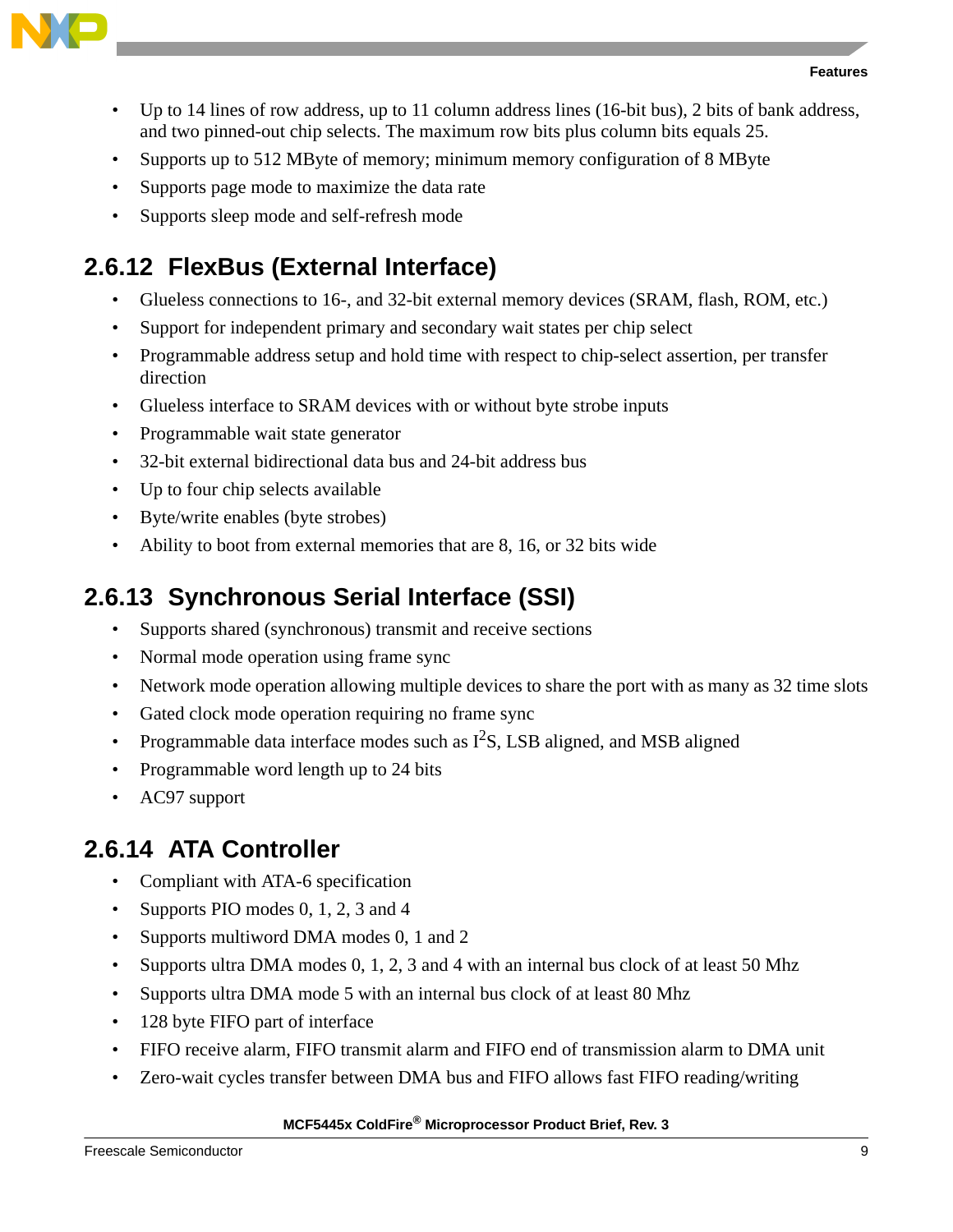

### **2.6.15 Fast Ethernet Media Access Controller (FEC MAC)**

- 10/100 BaseT/TX capability, half duplex or full duplex
- On-chip transmit and receive FIFOs
- Built-in dedicated DMA controller
- Memory-based flexible descriptor rings
- Media independent interface (MII) to external transceiver (PHY)
- Separate RMII gasket to interface with RMII-compatible PHY

### **2.6.16 Random Number Generator (RNG)**

• FIPS-140 compliant for randomness and non-determinism

#### **2.6.17 Real Time Clock**

- Full clock: days, hours, minutes, seconds
- Minute countdown timer with interrupt
- Programmable daily alarm with interrupt
- Sampling timer with interrupt
- Once-per-day, once-per-hour, once-per-minute, and once-per-second interrupts
- Operation determined by reference input oscillator clock frequency and value programmed into user-accessible registers
- Ability to wake the processor from low-power modes (wait, doze, and stop) via the RTC interrupts

### **2.6.18 Software Watchdog Timer**

• 16-bit down-counter which resets the device if not serviced

### **2.6.19 Programmable Interrupt Timers (PIT)**

- Four programmable interrupt timers each with a 16-bit counter
- Configurable as a down counter or free-running counter

### **2.6.20 DMA Timers**

- Four 32-bit timers with DMA and interrupt request trigger capability
- Input capture and reference compare modes

### **2.6.21 DMA Serial Peripheral Interface (DSPI)**

• Full-duplex, three-wire synchronous transfer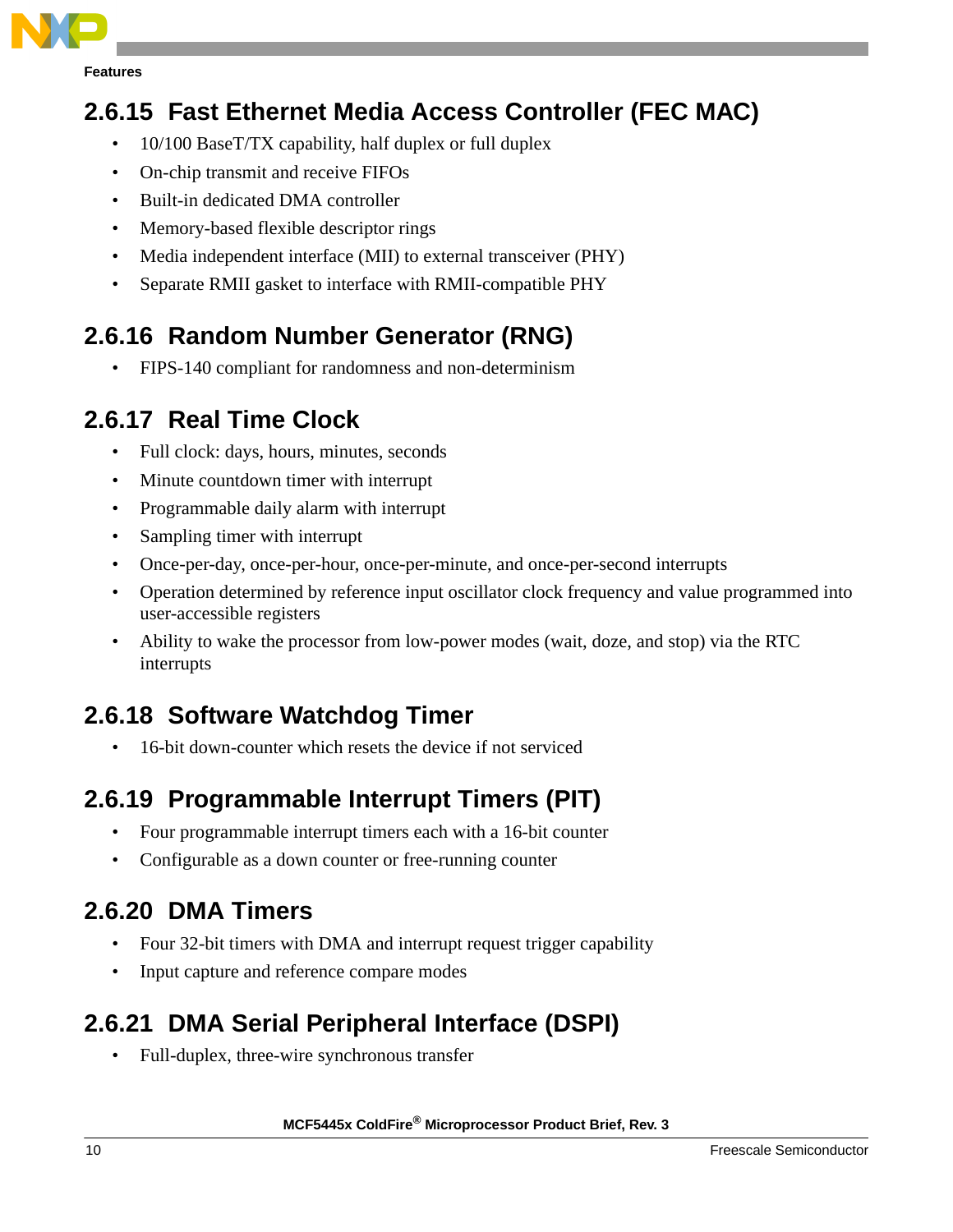

- Up to five chip selects available
- Master and slave modes with programmable master bit-rates
- Up to 16 pre-programmed transfers

### **2.6.22 Universal Asynchronous Receiver Transmitters (UARTs)**

- 16-bit divider for clock generation
- Interrupt control logic
- DMA support with separate transmit and receive requests
- Programmable clock-rate generator
- Data formats can be 5, 6, 7 or 8 bits with even, odd or no parity
- Up to two stop bits in 1/16 increments
- Error-detection capabilities

## **2.6.23 I2C Module**

- Interchip bus interface for EEPROMs, LCD controllers, A/D converters, and keypads
- Fully compatible with industry-standard  $I<sup>2</sup>C$  bus
- Master or slave modes support multiple masters
- Automatic interrupt generation with programmable level

#### **2.6.24 Interrupt Controllers**

- Two interrupt controllers, supporting up to 64 interrupt sources each, organized as seven programmable levels
- Unique vector number for each interrupt source
- Ability to mask any individual interrupt source plus a global mask-all capability
- Support for service routine software interrupt acknowledge (IACK) cycles
- Combinational path to provide wake-up from low power modes

### **2.6.25 Edge Port Module**

- Each pin can be individually configured as low level sensistive interrupt pin or edge-detecting interrupt pin (rising, falling, or both)
- Exit stop mode via level-detect function

### **2.6.26 DMA Controller**

- 16 fully programmable channels with 32-byte transfer control
- Data movement via dual-address transfers for 8-, 16-, 32- and 128-bit data values
- Programmable source, destination addresses, transfer size, support for enhanced address modes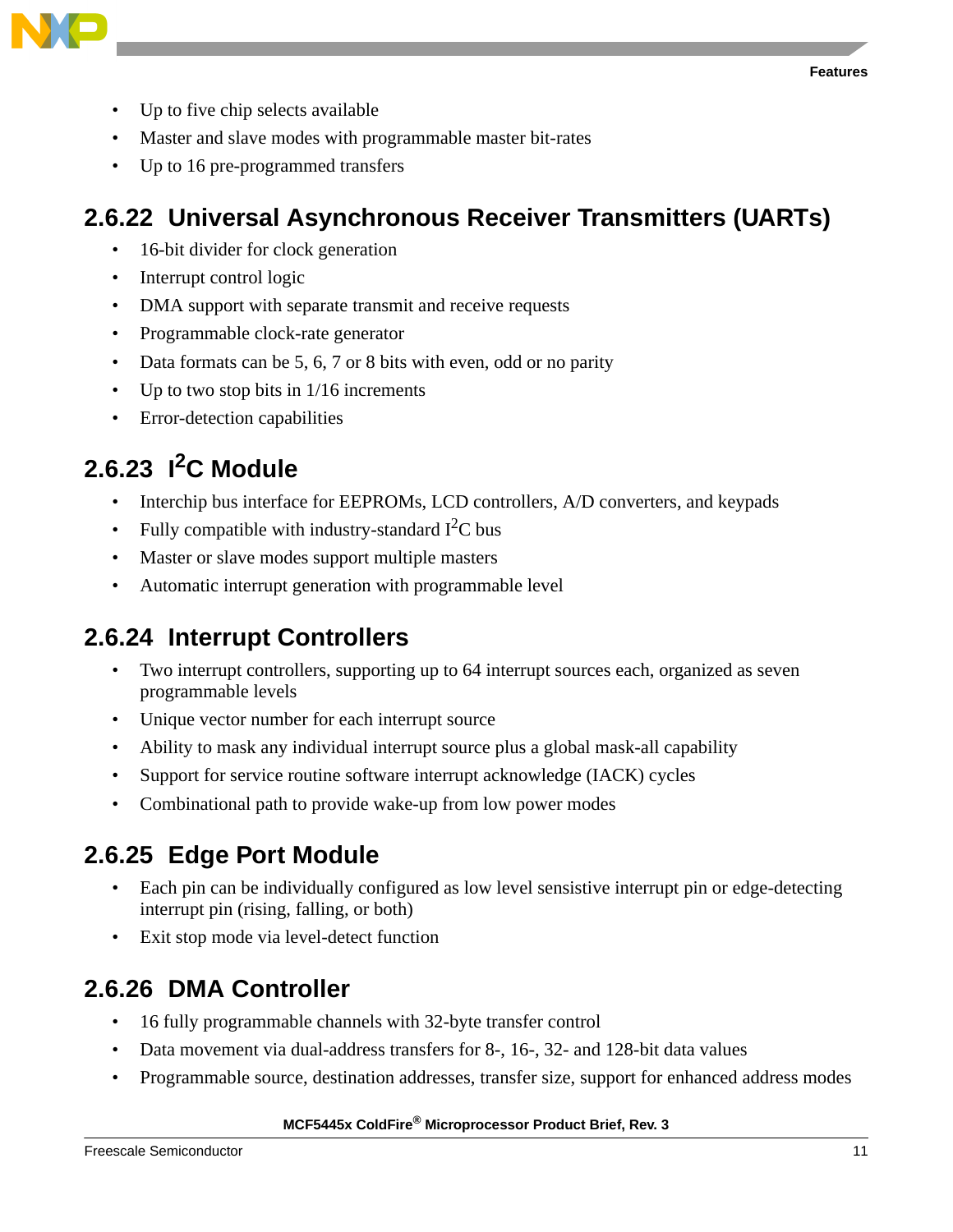

#### **Developer Environment**

- Support for major and minor nested counters with one request and one interrupt per channel
- Support for channel-to-channel linking and scatter/gather for continuous transfers with fixed priority and round-robin channel arbitration
- External request pins for up to 2 channels

#### **2.6.27 General Purpose I/O interface**

- Up to 93 bits of GPIO for the MCF54450 and MCF54451
- Up to 132 bits of GPIO for the MCF54452, MCF54453, MCF54454, and MCF54455
- Bit manipulation supported via set/clear functions
- Various unused peripheral pins may be used as GPIO

#### **2.6.28 System Debug Support**

- Background debug mode (BDM) Revision D+
- Real time debug support, with four PC breakpoint registers and a pair of address breakpoint registers with optional data

#### **2.6.29 JTAG Support**

• JTAG part identification and part revision numbers

# <span id="page-11-0"></span>**3 Developer Environment**

The MCF5445*x* family of MCUs supports similar tools and third party developers as other Freescale ColdFire products, offering a widespread, established network of tools and software vendors.

The following development support are available:

- Evaluation boards (EVBs)
- Compilers and debuggers
- JTAG interfaces
- Initialization tool

The following software support are available:

- Code examples
- Various module drivers (e.g., Ethernet, PCI, SPI,  $I^2C$ )
- Third party real-time operating systems (RTOS)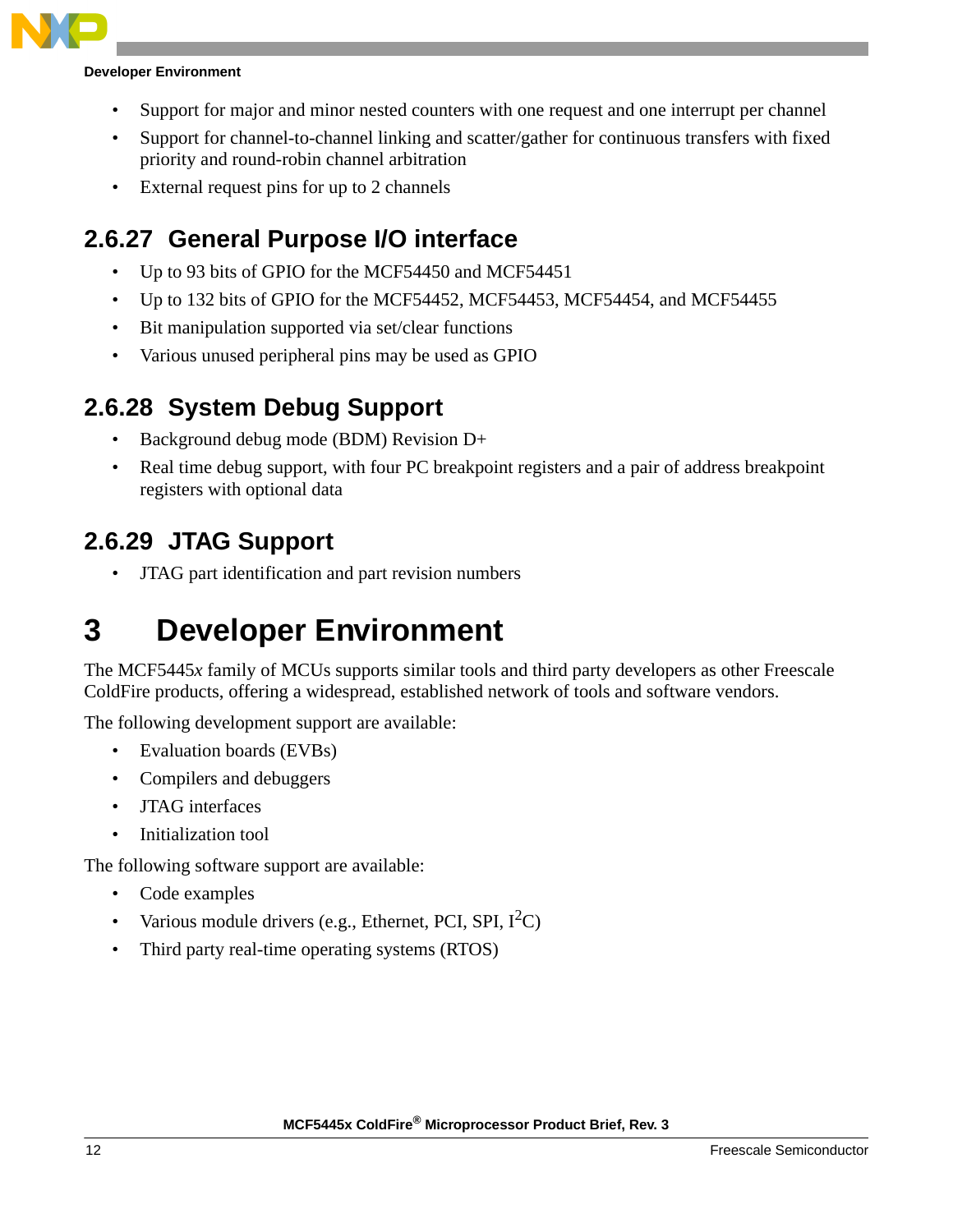

# <span id="page-12-0"></span>**4 Revision History**

<span id="page-12-1"></span>[Table 2](#page-12-1) provides a revision history for this document.

| Rev. No. | <b>Substantive Change(s)</b>                                                                                                       |  |  |  |
|----------|------------------------------------------------------------------------------------------------------------------------------------|--|--|--|
|          | Initial version.                                                                                                                   |  |  |  |
| 2        | In Family Configurations table, added PCI as feature on 256-pin devices. On these devices the<br>PCI_AD bus is limited to 24-bits. |  |  |  |
| 3        | Rescinded previous change. The 256-pin devices do not contain the PCI bus controller.                                              |  |  |  |

#### **Table 2. MCF54455PB Document Revision History**